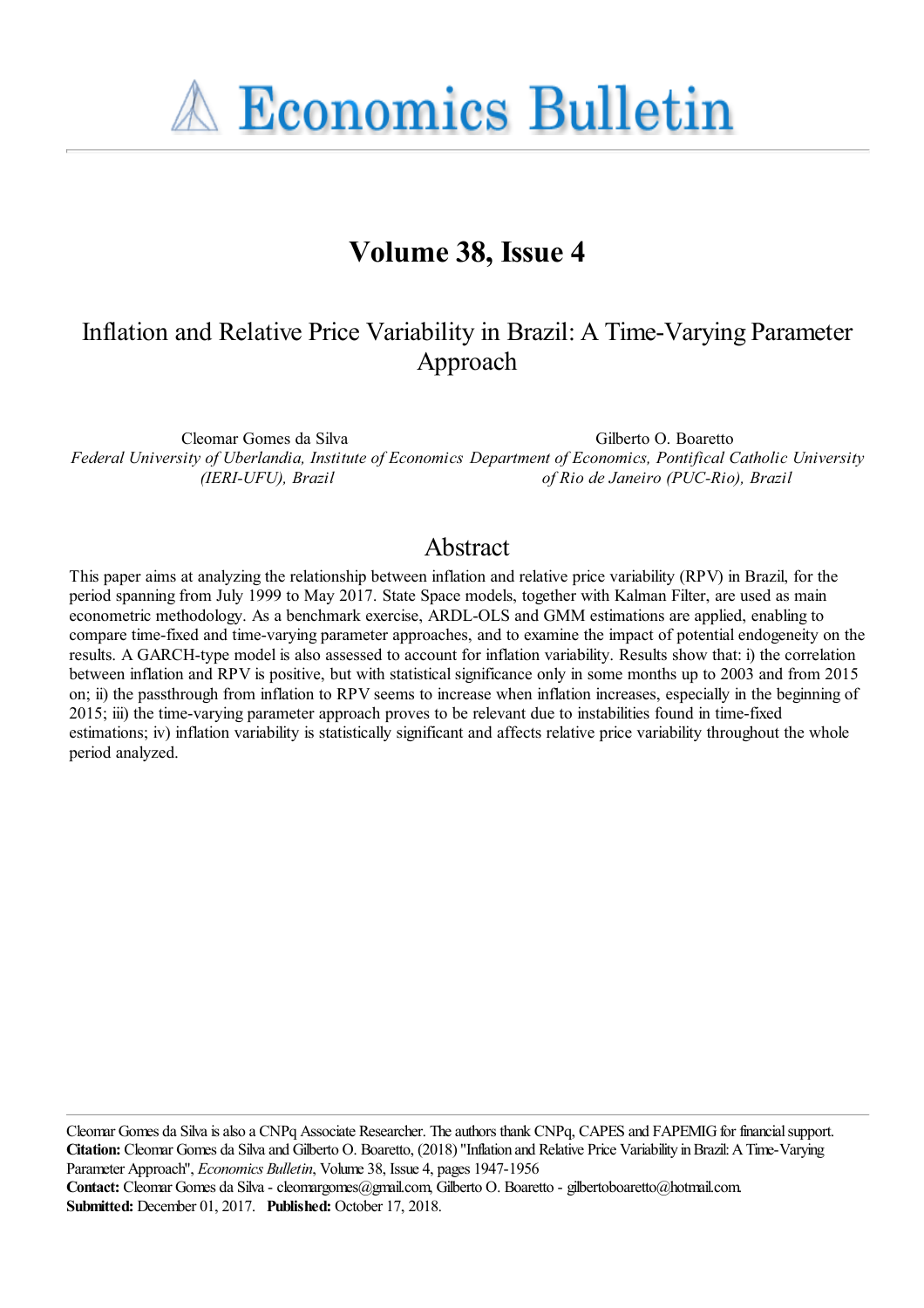### 1 Introduction

The relationship between inflation and relative price variability (RPV) has been a source of ongoing research aimed at a better understanding of an inflationary process and its dispersion, and how this affects welfare costs. In terms of sacrifice ratio, RPV can be closely related to high inflation costs, as it might be responsible for long lasting negative impact on well-being. If relative prices are distorted, decisions of economic agents can be distorted as well, resulting in scarce resources not being allocated to their most efficient use. Therefore, examining the effects of inflation in RPV, and vice versa, can be very useful in order to give policymakers important tools to take preventive actions against possible inflationary pressures at the lowest possible cost in terms of variability of output and employment.

When one looks at the relationship between inflation and RPV from a theoretical standpoint, two approaches can be analyzed: i) signal extraction (imperfect information) models (Lucas, 1973; Barro, 1976; Hercowitz, 1981; Cukierman, 1984); ii) menu costs models (Rotemberg, 1983; Ball & Mankiw, 1995). As from an empirical perspective, Mills (1927) was one of the first to analyze the U.S. case, followed by Parks (1978), Vining & Elwertowski (1976), Bomberger & Makinen (1993), Parsley (1996), Debelle & Lamont (1997), Jaramillo (1999), Chang & Cheng (2000), Chang & Cheng (2002), Caglayan & Filiztekin (2003), Fielding & Mizen (2008). As for other economies, Domberger (1987) looked at the case of Great Britain, while Van Hoomissen (1988) and Lach & Tsiddon (1992, 1993) examined the case of Israel, and Tommasi (1993) and Dabus (2000) analyzed Argentina. Nautz & Scharff (2005) did the same for Germany and Berument, Sahin & Saracoglu (2009) for Turkey. Fielding & Mizen (2000) investigated 10 European countries and Choi (2010) focused on the data related to Japan and the U.S.

As for the Brazilian case, some previous studies are worth mentioning. For instance, Moura da Silva & Kadota (1982) appear to be the first ones to examine the relationship between inflation and RPV, for the period spanning from 1972 to 1979, which was characterized by considerable high inflation in Brazil. Their focus was to investigate whether the country's price dispersion could be linked to its inflationary process. They reached this result, and also showed that inflation breaks coming from supply shocks influenced relative price dispersion considerably. Resende & Grandi (1992) aimed at Brazil's wholesale price index and its causality to RPV. For the period also characterized by high inflation rates, from 1976 to 1985, the authors were not able to reach a conclusion on such causality. Fava & Cyrillo (1999) also examined the Brazilian case, between 1977 and 1997, aiming at both menu cost and asymmetric response theories. The former was not corroborated by the results, because a dual causality between RPV and inflation was found. However, the asymmetric response of prices to random shocks was not rejected, at least for some sub-periods of the sample. Guillien & Garcia (2011) showed, for the period between August 1999 and July 2006, that price dispersion was altered due to changes in interest rates and in exchange rates. The authors also argued that macroeconomic shocks seemed to affect all price distribution in Brazil. Gomes da Silva (2015) also investigated the RPV-inflation relationship in Brazil, from January 1995 to June 2011. The focus was on both headline and core inflation rates. Besides the usual positive relationship between inflation and RPV, the author showed that price dispersion decreased after inflation targeting was implemented, and that shocks to core inflation didn't affect core-RPV as much as shocks to aggregate inflation affected aggregate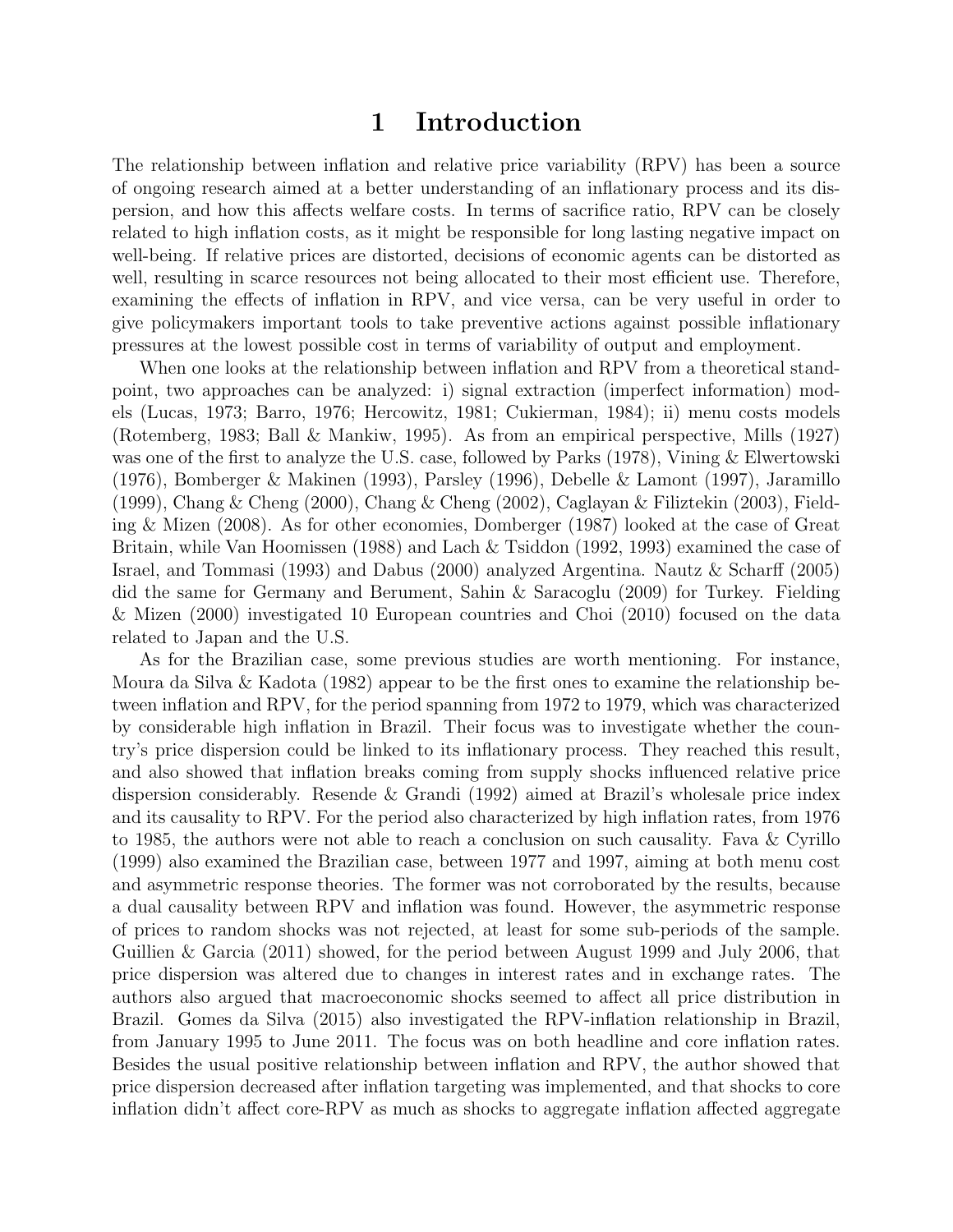RPV.

The aim of this paper is to study the causal relationship between inflation and RPV in Brazil, for the period spanning from July 1999 to May 2017. Our focus is on the Brazilian Consumer Price Index (IPCA). We apply State Space models with time-varying parameter, as our main econometric methodology. As a benchmark and initialization of the Kalman Filter algorithm, we make use of Autoregressive Distributed Lag (ARDL) time-fixed estimations, and to verify the possibility of endogeneity affecting the parameters, we make use of GMM estimations. We also deal with inflation variability, obtained by means of an ARCH/GARCH model, in order to have this control variable in the RPV model, as in Chang & Cheng (2000). Also, we justify our TVP analysis by implementing an OLS-based Hansen parameter instability test.

Our first result shows the typical positive relationship between inflation and RPV in Brazil, but with statistical significance only in some months up to 2003 and from 2015 on. Our second result found is the increasing passthrough from inflation to RPV when inflation rises, especially in the beginning of 2015. In fact, this result was possible to be reached when the time varying approach was applied, which was also relevant in our study because of instabilities present in fixed parameters. Therefore, applying the TVP approach in this context seems to be an important contribution to the related empirical literature and an important issue regarding economic policy action in Brazil. In fact, even though the country has been targeting its inflation since 1999, the central target was not reached in 14 years, and in 2 years (2002 and 2015) Brazil faced a double-digit inflation. It means that, the more we analyze the relationship between inflation and RPV, the clearer it is the importance of maintaining inflation under control, with a minimum of relative price dispersion. Finally, inflation variability has negative significant effects on the Brazilian relative price variability throughout the whole period analyzed, and it is relatively stable with only a level break in the end of 2002, when inflation increased considerably in Brazil.

Besides this introduction, Section [2](#page-2-0) brings the data, RPV measure and econometric approach and Section [3](#page-4-0) reports the estimations and results. The last section concludes.

#### <span id="page-2-0"></span>2 Data, RPV Measure and Econometric Approach

The disaggregated dataset used come from the Brazilian Institute of Geography and Statistics Database and refers to the disaggregated monthly inflation rate for every item included in the Brazilian Consumer Price Index (IPCA), along with their respective weight. As in Debelle & Lamont (1997), and others, RPV is the price variation in several goods and services categories around an average inflation rate of consumer prices, which is a measure of inter-market prices variability. As in Parks (1978), amongst others, our RPV measure considers the weight on each item used in the final price index, and it is calculated as follows:

$$
RPV_t = \sqrt{\frac{1}{n} \sum_{i=1}^{n} w_{it} (INF_{it} - INF_t)^2}
$$

where: INF<sub>it</sub> and  $w_{it}$  are price variation and category's weight related to item i in period t;  $INF_t$  is monthly IPCA inflation; *n* is number of categories. Figure [2](#page-9-0) in the Appendix depicts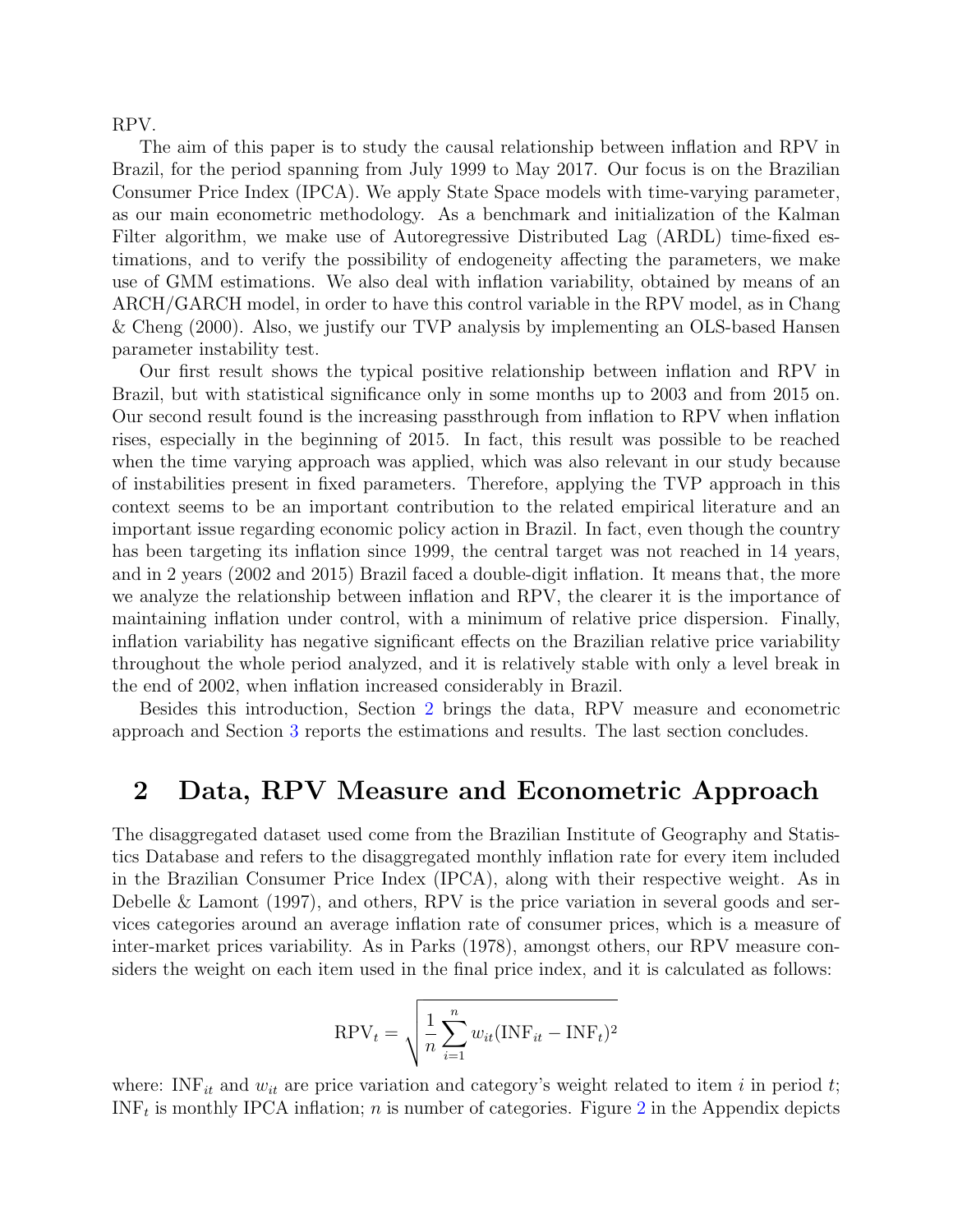the Brazilian monthly inflation rate and its RPV, for the period of analysis.

All variables used in the article span from July 1999 to May 2017. The reason for considering the data from July 1999 on is due to the beginning of inflation targeting in Brazil. Prior to that, Brazil was under a fixed exchange rate, which began in July 1994, together with the new monetary regime called Plano Real. As Brazilian international reserves declined considerably from 1994 to 1998, Brazil was forced to abandon the pegged exchange rate regime in the end of 1998. Therefore, with the floating exchange rate implemented, the country's Finance Ministry also started to adopt an inflation targeting regime in July 1999.

In order to estimate inflation variability by means of an ARCH/GARCH family model, we use two proxies for economic activity and exchange rate shocks in the model's mean equation. The first one is the log of Central Bank of Brazil Monthly GDP (HP-filtered GAP), which is seasonally adjusted and deflated by IPCA. This proxy was chosen due to lack of availability of another variable for the period analyzed. The second proxy used is ∆REER, the log difference of the Brazilian Real Effective Exchange Rate (source: BIS Bank).

The main econometric methodology applied is a state-space representation using a Kalman Filter as estimator, as in Hamilton (1994) and Durbin & Koopman (2001). To initialize the Kalman Filter we use, as prior information, time-fixed coefficients defined by ARDL-OLS estimations. We allow each ARDL regression to go up to six lags and select the best model via Schwarz Bayesian Criteria. To test parameter stability we apply a Hansen's LM test for individual coefficients and a joint test for all coefficients, as in Hansen (1992). In order to verify the effects of potential endogeneity in OLS estimator, we apply an ARDL model using the GMM estimator.

Although the influence of Kalman Filter initialization priors disappears, as sample size increases, its choice can drastically affect the initial behavior of time-varying parameters. To mitigate this difficulty, we also refer to the time-fixed ARDL estimated results and use that information to assume that the initial values of the time-varying parameters, and their respective variances, are identical to both coefficient and square of the standard errors estimated via ARDL. To guarantee positive estimates for the variances of the state-space representation equations, we express them in exponential form by making  $\sigma^2 = \exp(\tau)$ , where  $\sigma^2$  is a variance vector and  $\tau$  is the vector of hyperparameters to be estimated. We also use a diagonal variance-covariance matrix for the state equation, assuming that the covariance between different states is null.

The time-varying parameter (TVP) approach captures parameter instabilities, and its random walk hypothesis allows for smoother transitions and simpler interpretation. The estimated TVP model is:

$$
RPV_t = \alpha_t + \sum_{j=1}^p \beta_{j,t} RPV_{t-j} + \sum_{k=0}^q \gamma_{k,t} INF_{t-k} + \sum_{l=0}^r \phi_{l,t} INFVAR_{t-l} + \varepsilon_t, \quad \varepsilon_t \sim N(0, \sigma_{\varepsilon}^2)
$$

$$
\alpha_t = \alpha_{t-1} + \eta_t, \quad \eta_t \sim N(0, \sigma_{\eta}^2)
$$

$$
\beta_{j,t} = \beta_{j,t-1} + \nu_{j,t}, \quad \nu_{j,t} \sim N(0, \sigma_{\nu_j}^2)
$$

$$
\gamma_{k,t} = \gamma_{k,t-1} + \xi_{k,t}, \quad \xi_{j,t} \sim N(0, \sigma_{\xi_k}^2)
$$

$$
\phi_{l,k} = \phi_{l,t-1} + \zeta_{l,t}, \quad \zeta_{l,t} \sim N(0, \sigma_{\zeta_l}^2)
$$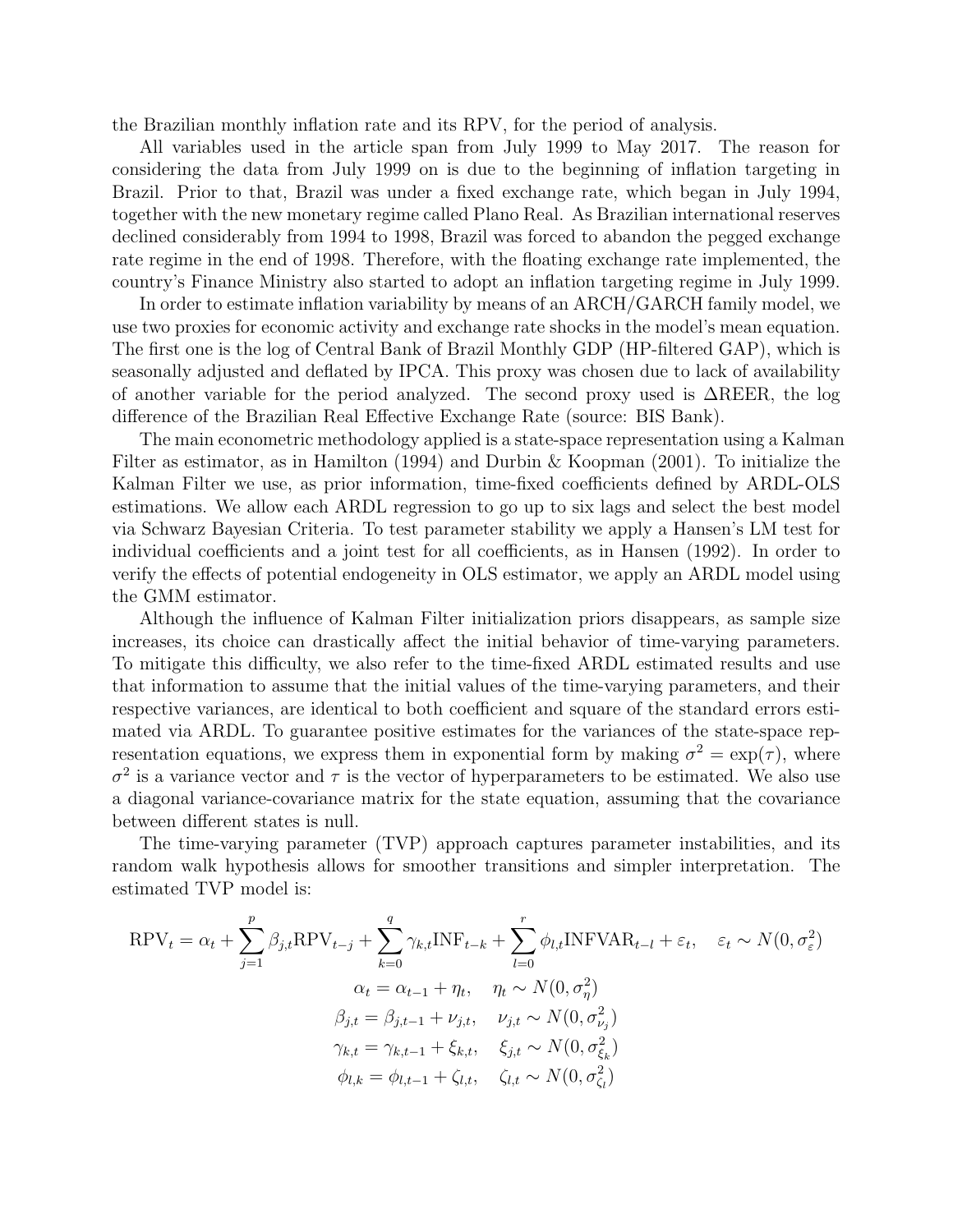where: i) INFVAR<sub>t</sub> is the inflation variability; ii)  $\alpha$ ,  $\beta$ ,  $\gamma$  and  $\phi$  are random walk TVPs; iii)  $\varepsilon, \eta, \nu_j, \xi_k$  and  $\zeta_l$  are i.i.d. error terms with variances  $\sigma_{\varepsilon}^2$  $\frac{2}{\varepsilon}, \; \sigma_\eta^2$  $\frac{2}{\eta}$ ,  $\sigma_{\nu}^2$  $\frac{2}{\nu_j}, \sigma_{\xi_i}^2$  $\frac{2}{\xi_k}$  and  $\sigma_{\zeta_k}^2$  $\zeta_k$ , respectively; iv)  $p, q$  and  $r$  are the number of lags for RPV, inflation and inflation variability, defined in the ARDL estimations.

We also estimate a second model with a break dummy detected by an ADF-type endogenous break unit root test, proposed by Perron (1997) and Vogelsang & Perron (1998).

#### 3 Estimations and Results

<span id="page-4-0"></span>Table [2](#page-9-1) (in the Appendix) reports the estimated ARCH/GARCH model for inflation and Figure [3](#page-10-0) (in the Appendix) shows the inflation variability obtained. The model's mean equation consisted of inflation regressed on a constant, lagged inflation, ∆REER (2nd lag), GDP GAP (1st lag), with a Student-t error term. In its turn, the model's variance equation followed an ARCH(1) structure. Other variance equation structures, not reported in this paper, were also accounted for, such as:  $GARCH(1,1)$ ,  $GARCH(2,1)$ ,  $TGARCH(1,0)$  – considering a Student-t error term – and  $ARCH(1)$ , with normally distributed error term. They led to inflation variabilities very similar to those reported and used in the estimations performed in the article.

Table [1](#page-4-1) reports the time-fixed parameters results<sup>1</sup> for both ARDL models estimated for RPV, with and without a break dummy. The break date, detected in March 2015, was estimated by an ADF-type endogenous innovative outlier break unit root test. The null hypothesis of a unit root was rejected, but trend and break dummy were statistically significant at 1%.

As commonly found in many other articles, all models show a positive relationship between inflation and RPV for Brazil (INF<sub>t</sub> coefficient), regardless of the model estimated (with or without dummy). They also show a relative price inertia  $(RPV<sub>t-1</sub>)$  of around 0.33. Hansen's individual tests, and a joint test, indicate parameter instability in the estimations, except for inflation variability parameters in both models and a parameter associated with the break dummy in the second model. This pattern justifies the application of TVP procedure, as they can capture such instabilities. In other words, the question to be asked is how the estimated parameters behave if they are allowed to vary.

In order to examine the impact of potential endogeneity on ARDL-OLS regressions, we estimate a benchmark GMM model, with results reported in Table [3](#page-9-2) in the Appendix. Comparing results with those from Table [1](#page-5-0) indicates that OLS and GMM estimates for intercept and inflation variability coefficients are close to each other. On the other hand, lagged RPV and inflation coefficients from GMM estimations are higher and lower, respectively, than their OLS counterparts.

We can now proceed with our main econometric methodology, which are TVP estimations, via Kalman Filter, for models with and without a dummy. As priors, we use information related to the time-fixed parameters obtained by means of ARDL-OLS. We also tested for the use of GMM estimates, as priors, and obtained similar results. Figure [1](#page-6-0) shows the estimations for the model without a break dummy. The average time-varying coefficient for

<span id="page-4-1"></span><sup>&</sup>lt;sup>1</sup>We estimated ADF, PP, DF-GLS and KPSS unit root tests to find stationarity of the series. Results are available upon request.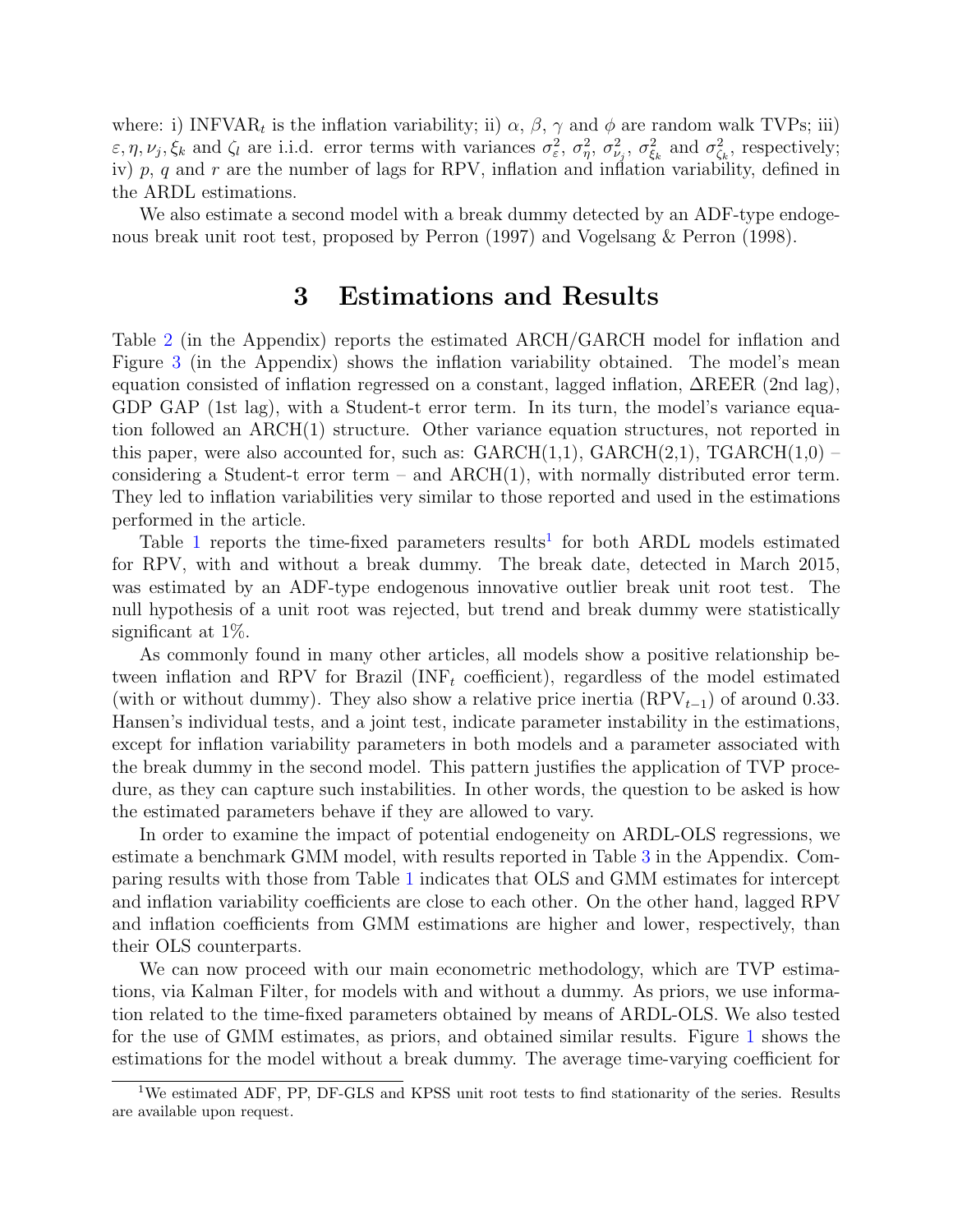<span id="page-5-0"></span>

| Dependent Variable: RPV <sub>t</sub> |                                             |            |             |            |             |            |  |  |
|--------------------------------------|---------------------------------------------|------------|-------------|------------|-------------|------------|--|--|
|                                      | <b>Explanatory Variables</b>                | Intercept  | $RPV_{t-1}$ | $INF_t$    | $INFVAR_t$  | Dummy      |  |  |
|                                      | Coefficient                                 | $0.533***$ | $0.349***$  | $0.271***$ | $-0.235***$ |            |  |  |
|                                      | (Std. error)                                | (0.094)    | (0.095)     | (0.063)    | (0.086)     |            |  |  |
| Model                                | Hansen's Indiv. Test                        | $1.109***$ | $0.850***$  | $0.608**$  | 0.184       |            |  |  |
| Without                              | $R$ -squared = 0.302                        |            |             |            |             |            |  |  |
| Dummy                                | White Heterosk. Test $(F-stats) = 5.338***$ |            |             |            |             |            |  |  |
|                                      | BG Test with 2 lags $(F-stats) = 0.120$     |            |             |            |             |            |  |  |
|                                      | Hansen's Joint Stability Test = $1.908***$  |            |             |            |             |            |  |  |
|                                      | Coefficient                                 | $0.576***$ | $0.313***$  | $0.248***$ | $-0.189**$  | $0.793***$ |  |  |
|                                      | (Std. error)                                | (0.085)    | (0.087)     | (0.065)    | (0.078)     | (0.071)    |  |  |
| Model                                | Hansen's Indiv. Test                        | $1.033***$ | $0.788***$  | $0.399*$   | 0.156       | 0.127      |  |  |
| With                                 | $R$ -squared = $0.352$                      |            |             |            |             |            |  |  |
| Dummy                                | White Heterosk. Test $(F-stats) = 2.320**$  |            |             |            |             |            |  |  |
|                                      | BG Test with 2 lags $(F-stats) = 0.718$     |            |             |            |             |            |  |  |
|                                      | Hansen's Joint Stability Test = $1.997**$   |            |             |            |             |            |  |  |

Table 1: ARDL(1,0,0) Estimations: Time-Fixed Parameters

Notes: \*\*\*, \*\* and \* mean statistical significance at 1%, 5% and 10%, respectively. Std. errors corrected by Huber-White HC.

Hansen's (Joint and Indiv.) LM Test Null: parameter(s) is(are) stable(s). Critical values in Hansen (1992). Break Dummy in March 2015.

the inflation-RPV relationship is 0.272, positive and similar to the one reported in Table [1.](#page-5-0) However, such relationship is statistically significant only in some months up to 2003 and from 2015 on.

It appears that every time there is an inflation surge in Brazil, RPV increases considerably, as it can be seen in the end of 2002 and beginning of 2003, and from 2015 onwards. In the first case, the reason was the Brazilian presidential election dispute, which caused strong currency devaluation, with major impact on inflation. As for the second case, the story begins in the beginning of 2012, with substantial government intervention on administered prices, such as energy and gasoline. At least in the short run, such intervention policy was able keep inflation under control, but a major price dispersion was under way. In 2015, in the beginning of President Dilma Rousseff's second term in office, administered prices started to be adjusted. However, such inflation upsurge caused a considerable passthrough from inflation to relative price variability (see Figure [2](#page-9-0) in the Appendix).

Figure [1](#page-6-0) also shows results related to other estimated parameters. Regarding the intercept, the average price dispersion has been increasing constantly in Brazil, even though long-run inflation has been kept under control. As for the lagged RPV coefficient, it shows that RPV inertia seems not be the case, as it has been decreasing over the years. Finally, the inflation variability coefficient has shown stability during the entire period analyzed, except for a level break in the end of 2002. This break is related to strong increase in inflation variability (see Figure [3](#page-10-0) in the Appendix) due to a great currency devaluation already mentioned. Figure [4](#page-10-1) in the Appendix depicts the parameter estimations for the model with a break dummy. The dynamics are quite similar to what was analyzed above.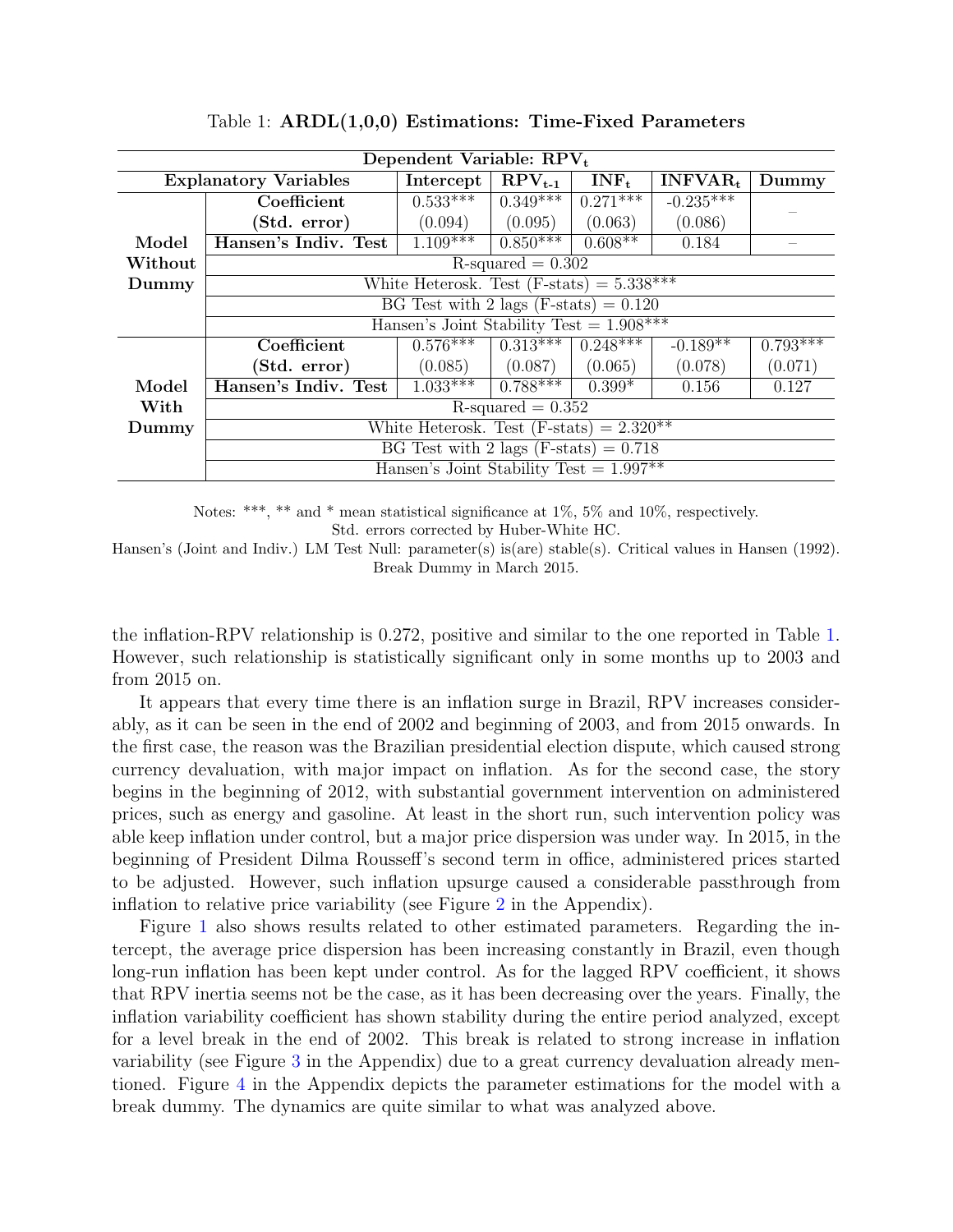<span id="page-6-0"></span>

Figure 1: Time-Varying Parameters  $\pm 2RMSE$  (No Dummy)

### 4 Conclusion

This article examined the empirical relationship between inflation and relative price variability in Brazil, for the period spanning from January 1999 to May 2017. State Space models, together with Kalman Filter, were used as main econometric methodology. ARDL-OLS and GMM estimations were applied as benchmark, allowing for a comparison between time-fixed and time-varying parameters approaches, and for an impact analysis of potential endogeneity on the results. Effects of inflation variability were also controlled.

Firstly, we were able to find a typical result in the related empirical literature, which is a positive relationship between inflation and RPV in Brazil. However, this correlation was not statistically significant in a considerable part of the sample until 2015. Secondly, by making use of time-varying parameter approach, we found an increasing passthrough from inflation to RPV, due to increasing inflation, especially in the beginning of 2014. In fact, the TVP approach was very useful in the study, as it allowed for corrections in instabilities found in the time-fixed parameters. Finally, in our inflation variability analysis, we found it to be statistically significant with negative effects on the dispersion of relative prices in Brazil.

Regarding policy perspectives, we have seen the importance of examining the relationship between relative price variability and inflation, once price dispersion can influence the decision making of economic agents and, as a result, affect welfare. When this investigation is combined with other crucial analysis, such as unemployment rate and output growth, it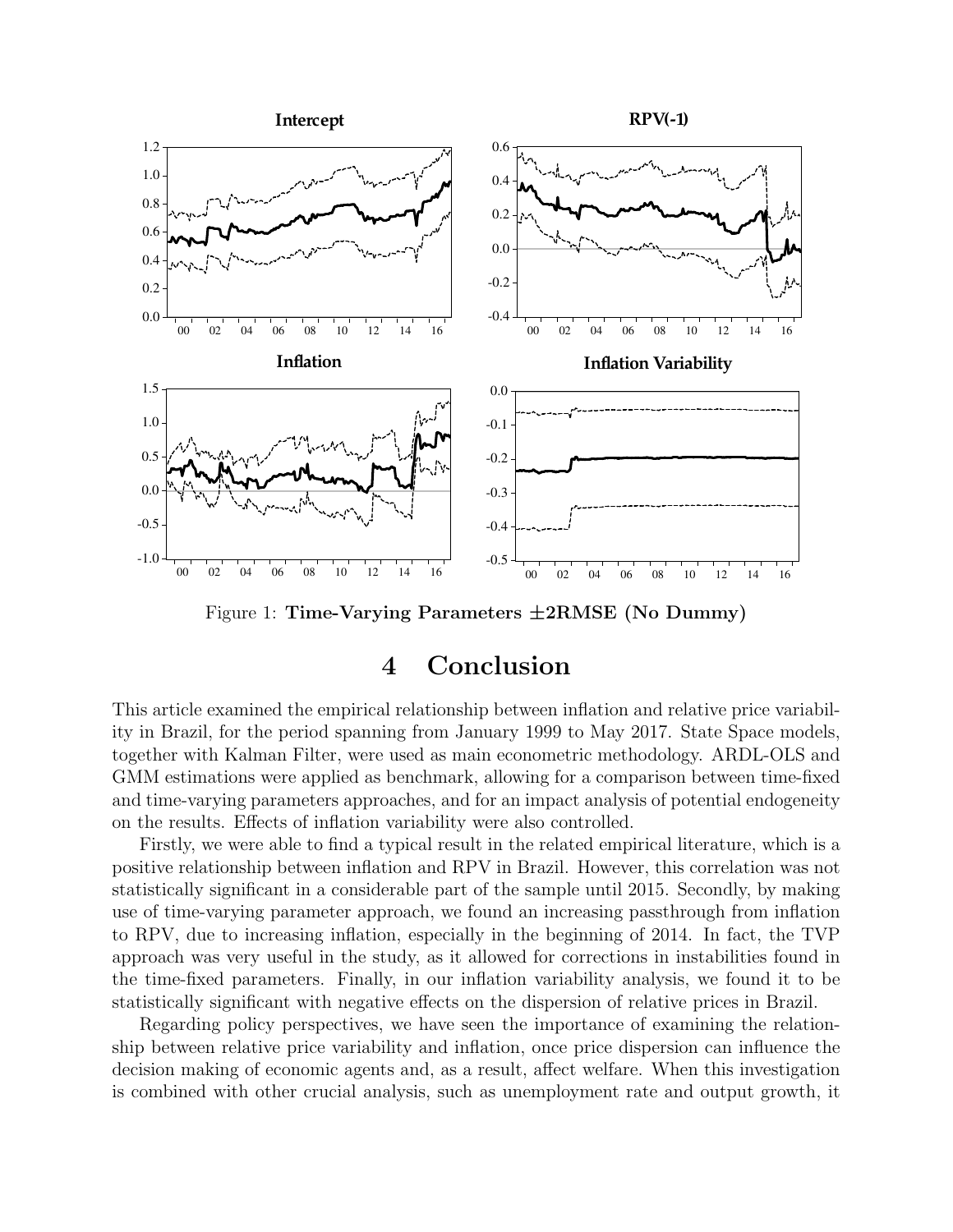is clear that monetary and fiscal authorities should be very careful when conducting their economic policies, because higher inflation eventually leads to social welfare loss and less credibility in policy actions. And watching closely how relative prices behave is one of the first steps to see how inflation behaves, and vice versa. There is no doubt that this task is very helpful to help policymakers to take monetary policy actions, such as using interest rates, to control demand shocks, and watching carefully all supply shocks. Fiscal authorities also have an important role in the process, and they ought to coordinate their actions with monetary authorities in order to achieve a controlled inflation rate.

#### References

Ball, L. and N. G. Mankiw (1995) "Relative Price Changes as Aggregate Supply Shocks" Quarterly Journal of Economics 10, 161-93.

Barro, R. J. (1976) "Rational Expectations and the Role of Monetary Policy" *Journal of* Monetary Economics **10**, 1-32.

Berument, M. H.; Sahin, A. and B. Saracoglu (2009) "The Choice of Monetary Policy Tool(s) and Relative Price Variability: Evidence from Turkey" Journal of Applied Sciences 9, 2238- 46.

Bomberger, W. A. and G. E. Makinen (1993) "Inflation and Relative Price Variability: Parks' Study Reexamined" Journal of Money, Credit and Banking 25, 854-861.

Caglayan, M. and A. Filiztekin (2003) "Nonlinear Impact of Inflation on Relative Price Variability" Economics Letters 79, 213-218.

Chang, E. C. and J. W. Cheng (2000) "Further Evidence on the Variability of Inflation and Relative Price Variability" Economics Letters 66, 71-77.

Chang, E. C. and J. W. Cheng (2002) "Inflation and Relative Price Variability: A Revisit" Applied Economics Letters 9, 325-330.

Choi, C. (2010) "Reconsidering the Relationship between Inflation and Relative Price Variability" Journal of Money, Credit and Banking 42, 769-798.

Cukierman, A. (1984) Inflation, Stagflation, Relative Prices and Imperfect Information, Cambridge: Cambridge University Press.

Dabus, C. (2000) "Inflationary Regimes and Relative Price Variability: Evidence from Argentina" Journal of Development Economics 62, 535-547.

Debelle, G. and O. Lamont (1997) "Relative Price Variability and Inflation: Evidence from U.S. Cities" The Journal of Political Economy 15, 132-152.

Domberger, S. (1987) "Relative Price Variability and Inflation: A Disaggregated Analysis" The Journal of Political Economy 95, 547-566.

Durbin, J. and S. J. Koopman (2001) Time Series Analysis by State Space Methods, Oxford: Oxford University Press.

Fava, V. L. and D. C. Cyrillo (1999) "Inflação e Dispersão de Preços Relativos: Qual a Direção da Causalidade?" Economia Aplicada 3, 438-456.

Fielding, D. and P. Mizen (2000) "Relative Price Variability and Inflation in Europe" Economica 67, 57-78.

Fielding, D. and P. Mizen (2008) "Evidence on the Functional Relationship between Relative Price Variability and Inflation with Implications for Monetary Policy" Economica 75,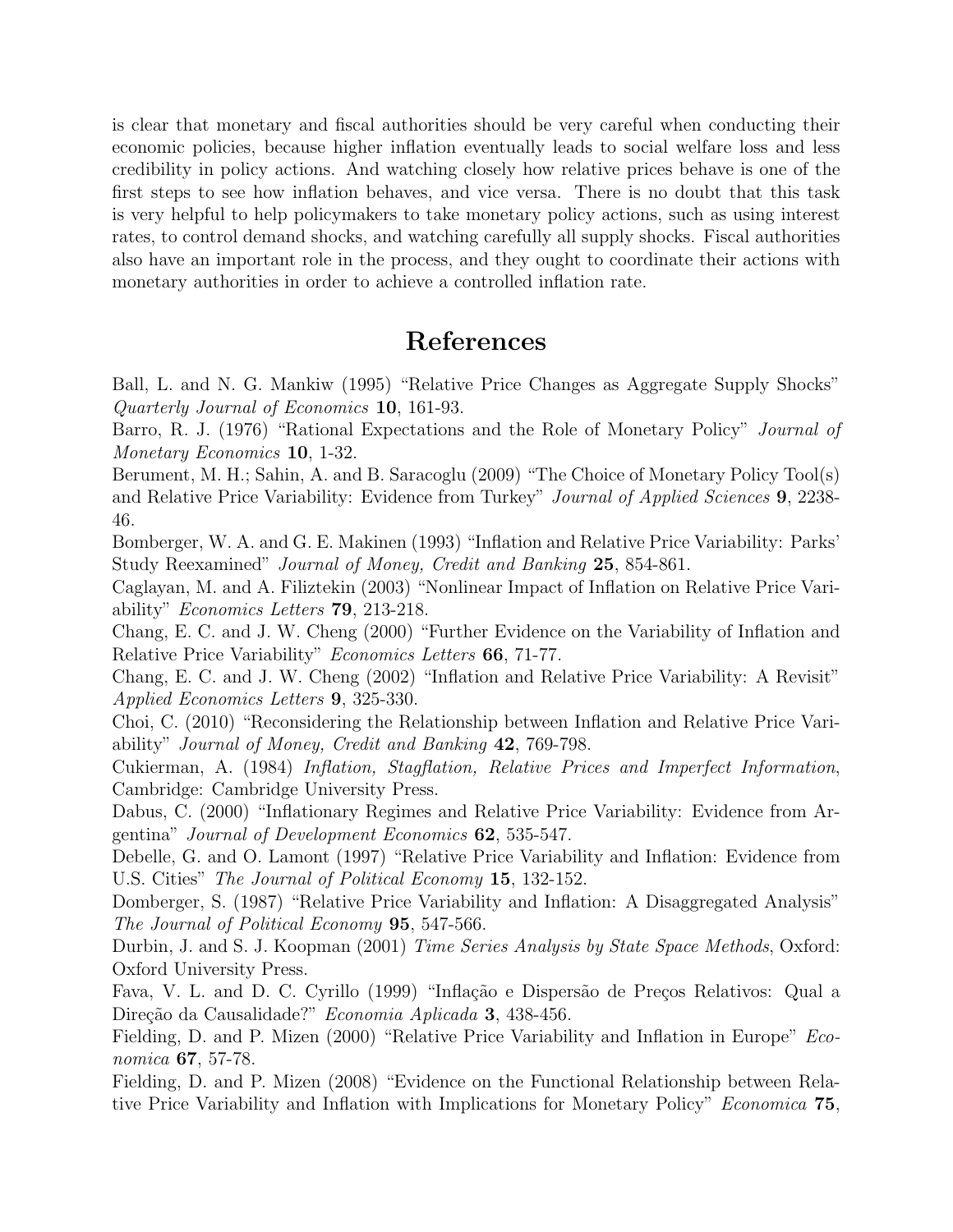683-99.

Gomes da Silva, C. (2015) "Relative Price Variability in Brazil: An Analysis of Headline and Core Inflation Rates" Nova Economia 25, 83-100.

Guillén, D. and M. Garcia (2011) "Dispersão na Fixação de Preços no Brasil" Revista Brasileira de Economia 65, 47-69.

Hamilton, J. (1994) Time Series Analysis, Princeton University Press: Princeton, NJ. Hansen, B. (1992) "Testing for Parameter Instability in Linear Models" Journal of Policy Modeling 14, 517-533.

Hercowitz, Z. (1981) "Money and the Dispersion of Relative Prices" Journal of Political Economy 89, 328-56.

Jaramillo, C. F. (1999) "Inflation and Relative Price Variability: Reinstating Parks' Results" Journal of Money, Credit, and Banking 31, 375-385.

Lach, S. and D. Tsiddon (1992) "The Behavior of Prices and Inflation: An Empirical Analysis of Disaggregated Price Data" Journal of Political Economy 100, 349-389.

Lach, S. and D. Tsiddon (1993) "The Effects of Expected and Unexpected Inflation on the Variability of Relative Prices" Economics Letters 41, 53-56.

Lucas, R. (1973) "Some International Evidence on Output-Inflation Tradeoffs" American Economic Review 63, 326-34.

Mills, F. (1927) The Behavior of Prices, New York: Arno.

Moura da Silva, A. and D. K. Kadota (1982) "Inflação e Preços Relativos: O Caso Brasileiro 1970-79" Estudos Econômicos 12, 249-262.

Nautz, D. and J. Scharff (2005) "Inflation and Relative Price Variability in a Low Inflation Country: Empirical Evidence for Germany" German Economic Review 6, 507-523.

Parks, R. W. (1978) "Inflation and Relative Price Variability" The Journal of Political Economy 86, 79-95.

Parsley, D. (1996) "Inflation and Relative Price Variability in the Short and Long Run: New Evidence from the United States" Journal of Money, Credit, and Banking 28, 323-341.

Perron, P. (1997) "Further Evidence on Breaking Trend Functions in Macroeconomic Variables" Journal of Econometrics 80, 355-385.

Resende, M. and R. Grandi (1992) "Inflação e Variabilidade dos Preços Relativos no Brasil: A Quest˜ao da Causalidade" Revista Brasileira de Economia 46, 595-604.

Rotemberg, J. (1983) "Aggregate Consequences of Fixed Costs of Price Adjustment" American Economic Review 73, 433-436.

Tommasi, M. (1993) "Inflation and Relative Prices: Evidence from Argentina". In: Sheshinski, E.; Weiss, Y. (Eds). Optimal Pricing, Inflation, and the Cost of Price Adjustment, Cambridge and London: MIT Press.

Van Hoomissen, T. (1988) "Price Dispersion and Inflation: Evidence from Israel" Journal of Political Economy 96, 1303-1314.

Vining, D. R. and T. C. Elwertowski (1976) "The Relationship between Relative Prices and the General Price Level" American Economic Review 66, 699-708.

Vogelsang, T. and P. Perron (1998) "Additional Tests for a Unit Root Allowing for a Break in the Trend Function at an Unknown Time" International Economic Review 39, 1073-1100.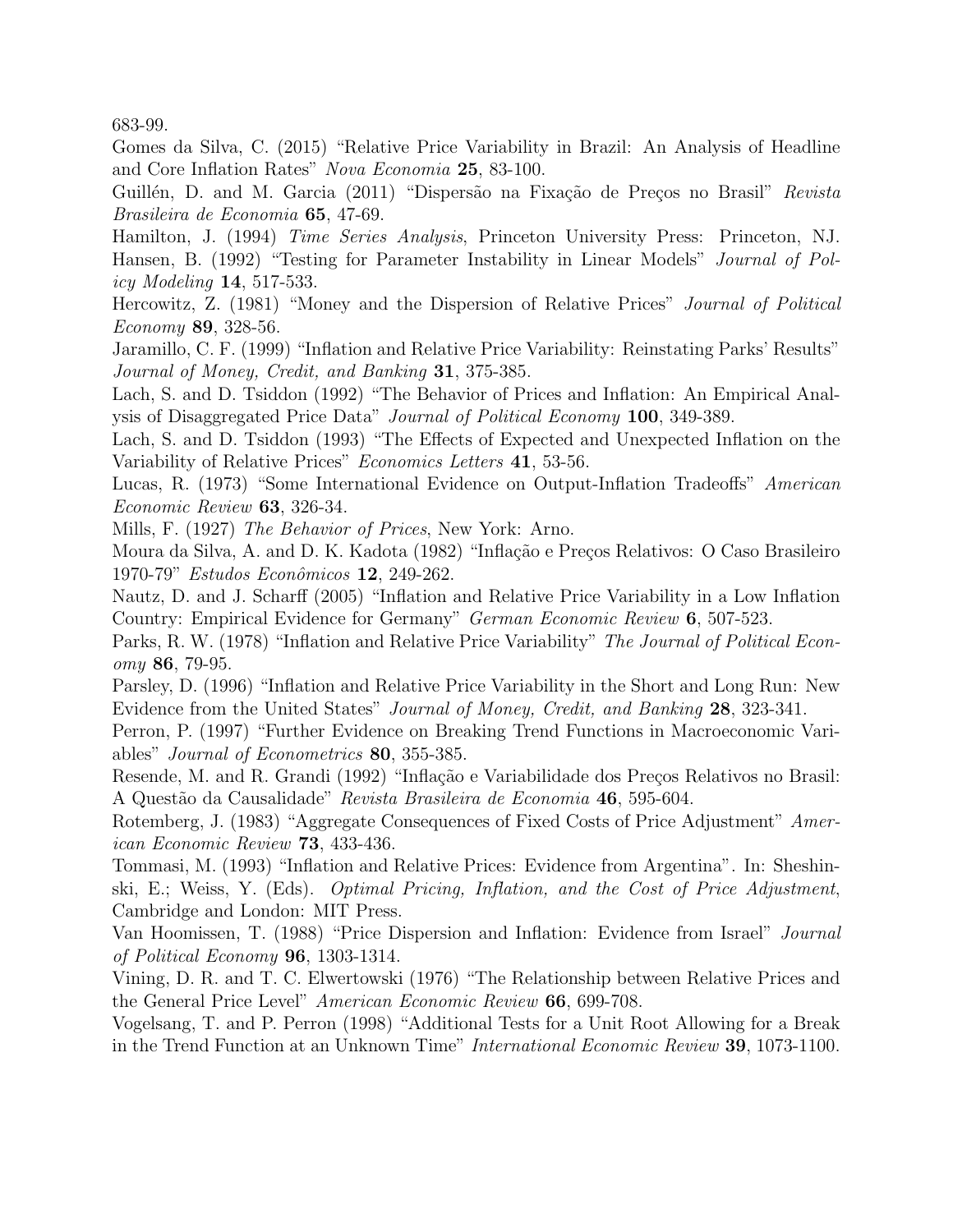## Appendix

<span id="page-9-0"></span>

Figure 2: Monthly, Seasonally Adjusted Inflation and RPV

Source: Brazilian Institute of Geography and Statistics.

Table 2: ARCH(1) Model: Inflation Variability Estimation

<span id="page-9-1"></span>

| Dependent Variable: $INF_t$ |               |              |                                            |                   |            |                          |               |       |
|-----------------------------|---------------|--------------|--------------------------------------------|-------------------|------------|--------------------------|---------------|-------|
| Explanatory                 | Mean equation |              |                                            | Variance equation |            |                          | R-squared     |       |
| <b>Variables</b>            | Intercept     | $INF_{t-1}$  | $\Delta \text{REER}_{\text{t-2}}\parallel$ | $GAP_{t-1}$       |            | Intercept   $ARCH_{t-1}$ | t-distr. par. |       |
| Coefficient                 | $0.143***$    | $0.697***$ 1 | $0.007**$                                  | 0.009             | $0.024***$ | $0.557***$               | $7.409**$     | 0.512 |
| (Std. Error)                | (0.023)       | (0.037)      | (0.003)                                    | (0.006)           | (0.006)    | (0.172)                  | (3.163)       |       |

Notes: \*\*\* and \*\* mean statistical significance at  $1\%$  and  $5\%$ , respectively.

<span id="page-9-2"></span>

| Dependent Variable: $RPV_t$                    |            |            |                       |            |  |  |  |
|------------------------------------------------|------------|------------|-----------------------|------------|--|--|--|
| Explanatory Variable   Intercept   $RPV_{t-1}$ |            |            | $INF_t$               | $INFVAR_t$ |  |  |  |
| Coefficient                                    | $0.511***$ | $0.439***$ | 0.128                 | $-0.212$   |  |  |  |
| (Std. error)                                   | (0.100)    | (0.076)    | (0.152)               | (0.628)    |  |  |  |
| J-statistic                                    | 3.675      |            | P-value (J-statistic) | 0.452      |  |  |  |

#### Table 3: Benchmark GMM Estimation

Notes: \*\*\* mean statistical significance at 1%.

Two-step GMM with Newey-West HAC weighthing matrix (Akaike criteria lag spec. and Bartlett kernel). Instrumental variables list:  $RPV_{t-1}$ ,  $INF_{t-1}$ ,  $INF_{t-2}$ ,  $VARINF_{t-1}$ ,  $QREF_{t-3}$ ,  $GAP_{t-1}$ ,  $GAP_{t-2}$ . Std. errors corrected by Newey-West HAC.